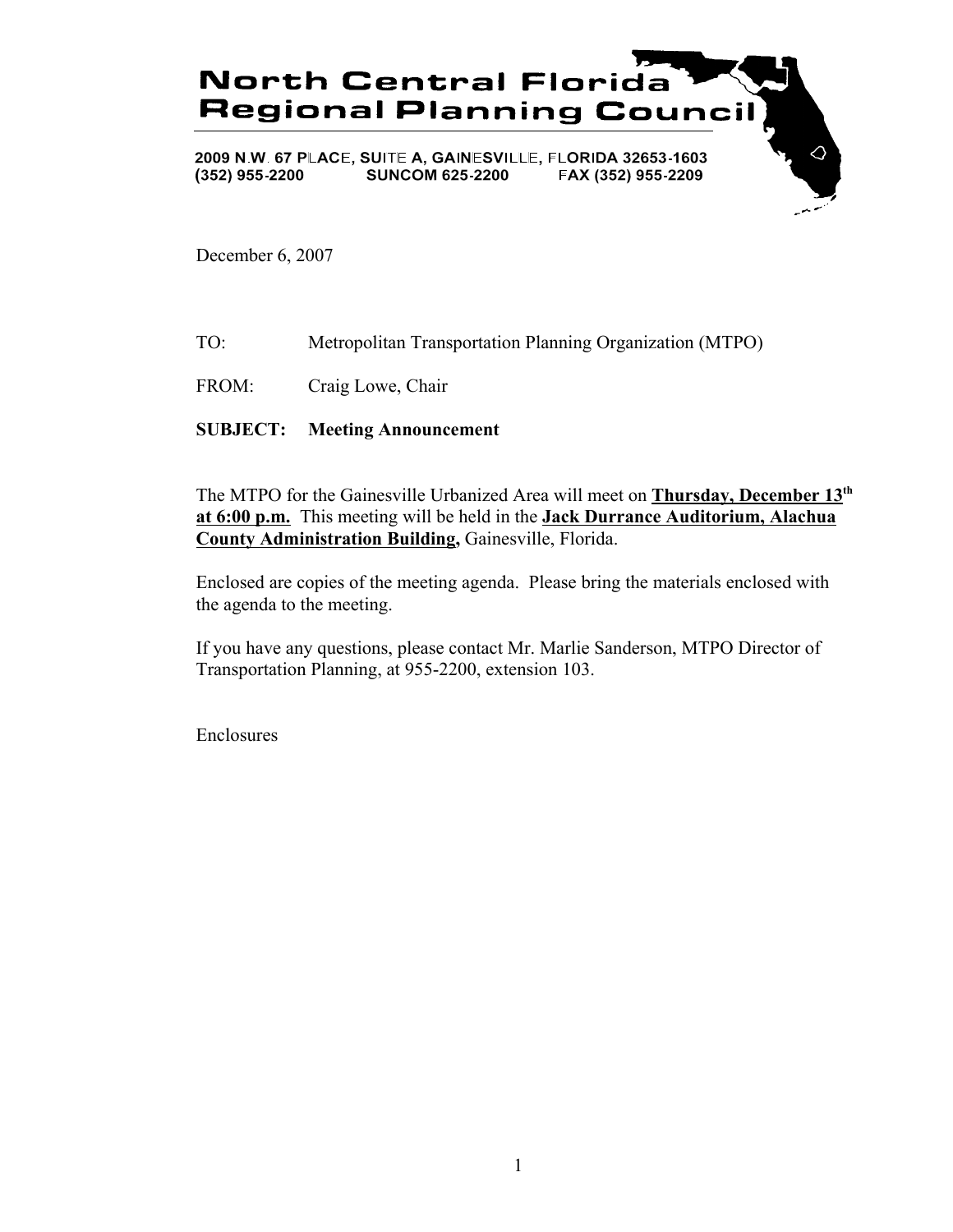

#### **AGENDA**

### **METROPOLITAN TRANSPORTATION PLANNING ORGANIZATION FOR THE GAINESVILLE URBANIZED AREA**

**Jack Durrance Auditorium Thursday, 6:00 p.m. Alachua County Administration Building December 13, 2007 Gainesville, Florida**

### **STAFF RECOMMENDATION**

| Page $*3$  | I.  | <b>Approval of the Meeting Agenda</b><br>and Consent Agenda                                                                | <b>APPROVE BOTH AGENDAS</b>                                                                    |  |
|------------|-----|----------------------------------------------------------------------------------------------------------------------------|------------------------------------------------------------------------------------------------|--|
|            |     | The MTPO needs to review and approve both agendas                                                                          |                                                                                                |  |
| Page $*87$ | II. | Dr. Kermit Sigmon Citizen Participation Award                                                                              | <b>PRESENT AWARD</b>                                                                           |  |
|            |     | This year, the Citizens Advisory Committee (CAC) has selected Professor<br>Martin Gold to receive this award               |                                                                                                |  |
| Page $*89$ | Ш.  | <b>Procedures to Fill Vacant Positions</b>                                                                                 | <b>Citizens Advisory Committee (CAC) Vacancies- DISCUSS CAC CHAIR</b><br><b>RECOMMENDATION</b> |  |
|            |     | The CAC Chair recommends that the MTPO consider appointing CAC<br>member designates to fill vacant positions automatically |                                                                                                |  |
| Page $*95$ | IV. | <b>Citizens Advisory Committee</b><br><b>Vacant Positions</b>                                                              | <b>FILL VACANT POSITIONS</b>                                                                   |  |
|            |     |                                                                                                                            | The MTPO needs to fill eight vacant positions on this Committee                                |  |
| Page #139  | V.  | <b>Bicycle/Pedestrian Advisory Board</b><br><b>Vacant Position</b>                                                         | <b>FILL VACANT POSITION</b>                                                                    |  |
|            |     | The MTPO needs to fill one vacant position on this Board                                                                   |                                                                                                |  |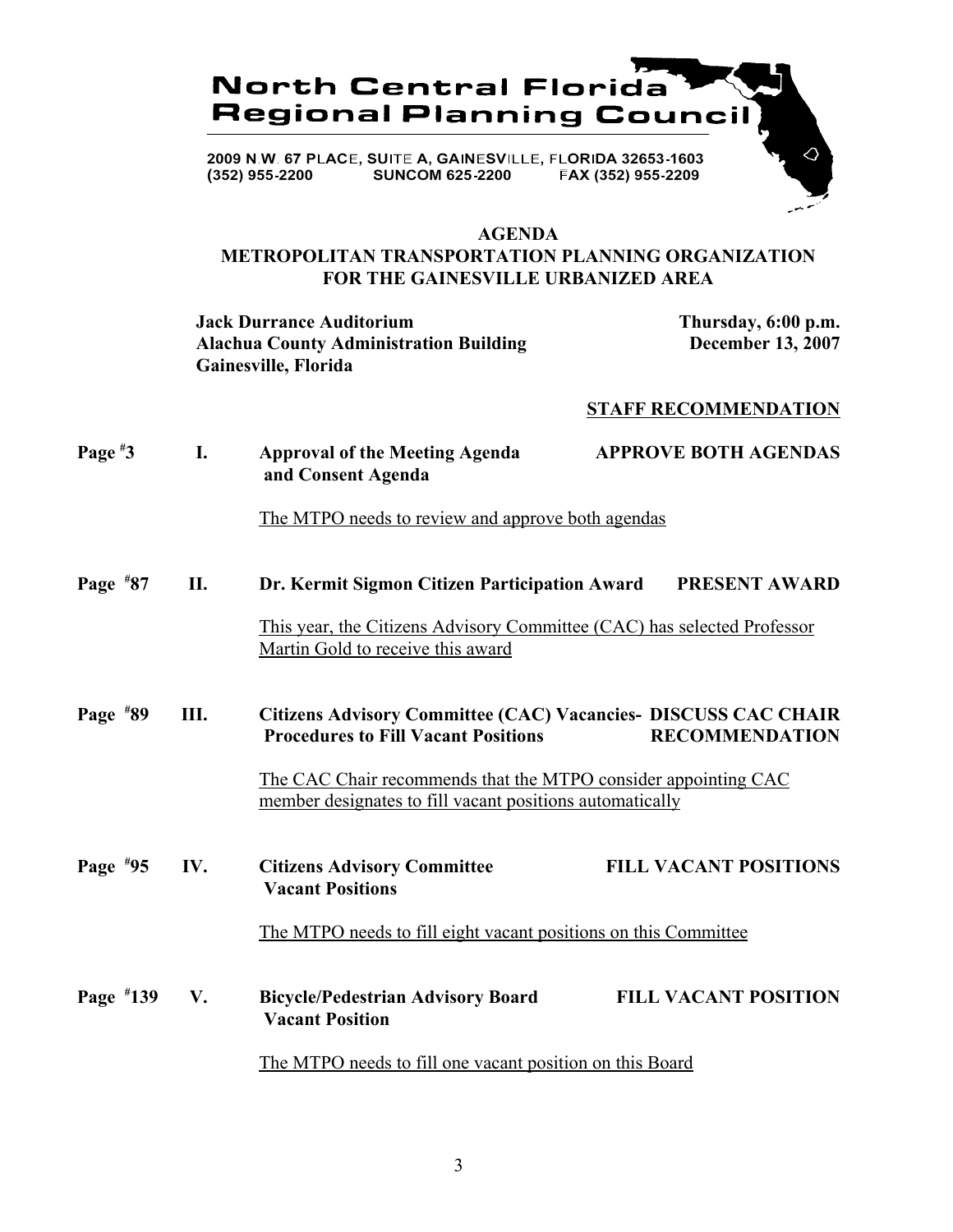| Page #159         | VI.                                                                            | <b>City of Alachua Transit System</b>                                                                                                                | <b>RECEIVE PRESENTATION</b>                                        |  |  |
|-------------------|--------------------------------------------------------------------------------|------------------------------------------------------------------------------------------------------------------------------------------------------|--------------------------------------------------------------------|--|--|
|                   |                                                                                | The Alachua County Manager has requested that this issue be discussed by<br>the MTPO                                                                 |                                                                    |  |  |
| Page #163         | VII.                                                                           | <b>FDOT Tentative Five-Year Work</b><br>Program                                                                                                      | <b>APPROVE STAFF</b><br><b>RECOMMENDATION</b>                      |  |  |
|                   |                                                                                | Each year, the MTPO reviews FDOT's Work Program and decides if it wants<br>to request changes                                                        |                                                                    |  |  |
| Page $*185$ VIII. |                                                                                | SW 62 <sup>nd</sup> Boulevard Connector Corridor Study                                                                                               | <b>APPROVE STAFF</b><br><b>RECOMMENDATION</b>                      |  |  |
|                   |                                                                                | This Study identifies modifications to ease congestion on I-75 and improve<br>traffic circulation east of I-75 between Archer Road and Newberry Road |                                                                    |  |  |
| Page #189         | IX.                                                                            | <b>Main Street 60 Percent Design Plans-</b><br>N. 8 <sup>th</sup> Avenue to N. 23 <sup>rd</sup> Avenue                                               | <b>APPROVE STAFF</b><br><b>RECOMMENDATION</b>                      |  |  |
|                   | Alachua County has submitted 60 percent design plans for review and<br>comment |                                                                                                                                                      |                                                                    |  |  |
| Page $*221$       | X.                                                                             | <b>Election of MTPO Officers</b>                                                                                                                     | <b>ELECT OFFICERS</b>                                              |  |  |
|                   |                                                                                | Last year, the MTPO elected Chair Craig Lowe, Vice-Chair Lee Pinkoson<br>and Secretary-Treasurer Rick Bryant                                         |                                                                    |  |  |
| Page #223         | XI.                                                                            | <b>MTPO Audit Review Committee</b>                                                                                                                   | <b>APPOINT TWO MEMBERS</b>                                         |  |  |
|                   |                                                                                | Each year, the MTPO appoints the Secretary-Treasurer and one other<br>member to this Committee                                                       |                                                                    |  |  |
| Page #225         | XII.                                                                           | <b>Statewide Organization of Metropolitan</b><br><b>Planning Organizations (MPOAC)</b>                                                               | <b>APPOINT YEAR 2008</b><br><b>REPRESENTATIVES</b>                 |  |  |
|                   |                                                                                | member and Mayor Hanrahan as the alternate member                                                                                                    | Last year, the MTPO reappointed Commissioner DeLaney as the voting |  |  |
|                   |                                                                                |                                                                                                                                                      |                                                                    |  |  |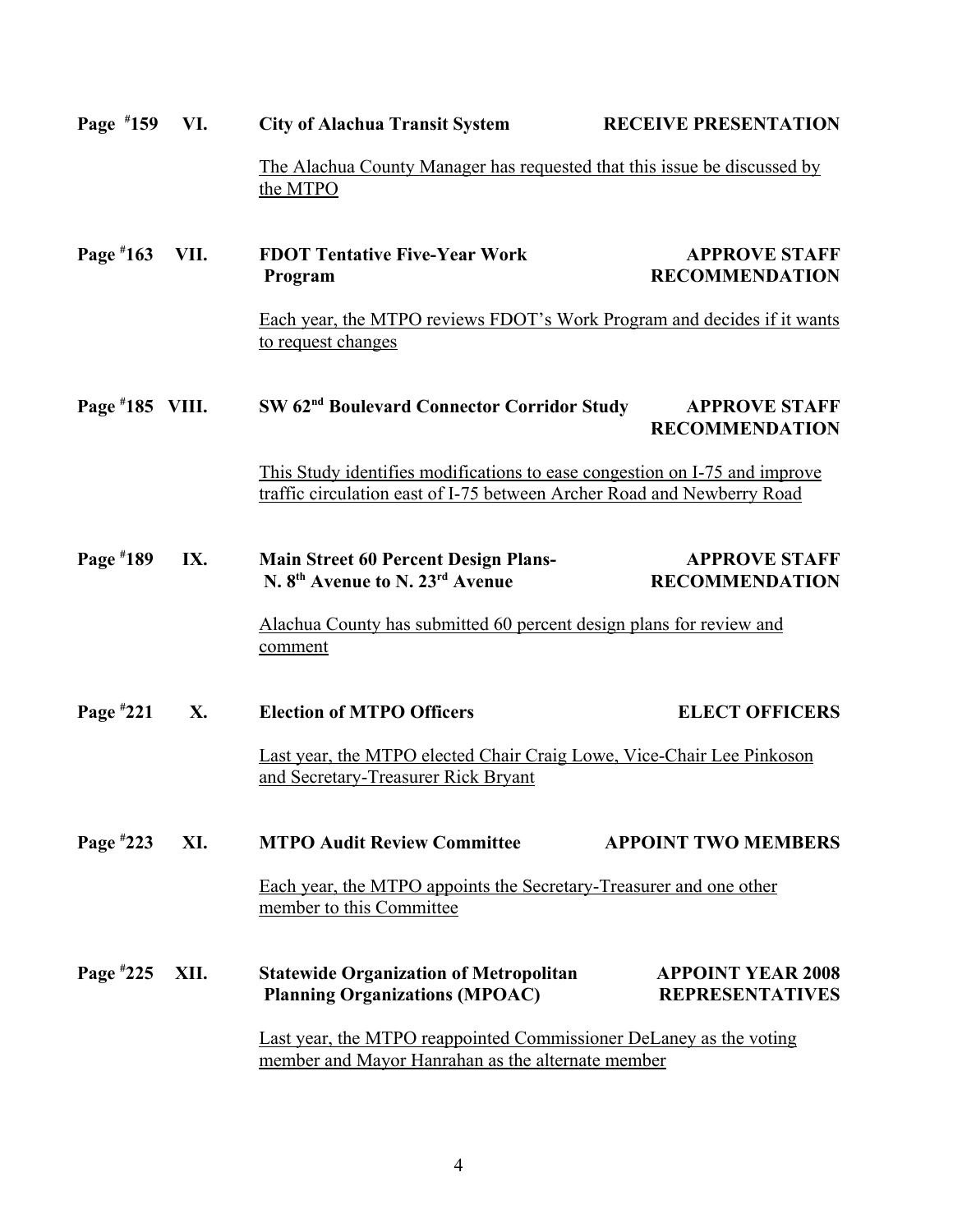# **Cover JANUARY OR FEBRUARY**

The next MTPO meeting is currently scheduled for January 10th at 3:00 p.m.

### **XIV. Comments**

- A. MTPO Members\*
- B. Citizens
- C. Chair's Report (if necessary)\*

Please bring the enclosed materials to the meeting. If you have any questions regarding the agenda items or enclosed materials, please contact Mr. Marlie Sanderson, MTPO Director of Transportation Planning, at 955-2200, Extension 103.

\*No handout included with the enclosed agenda material.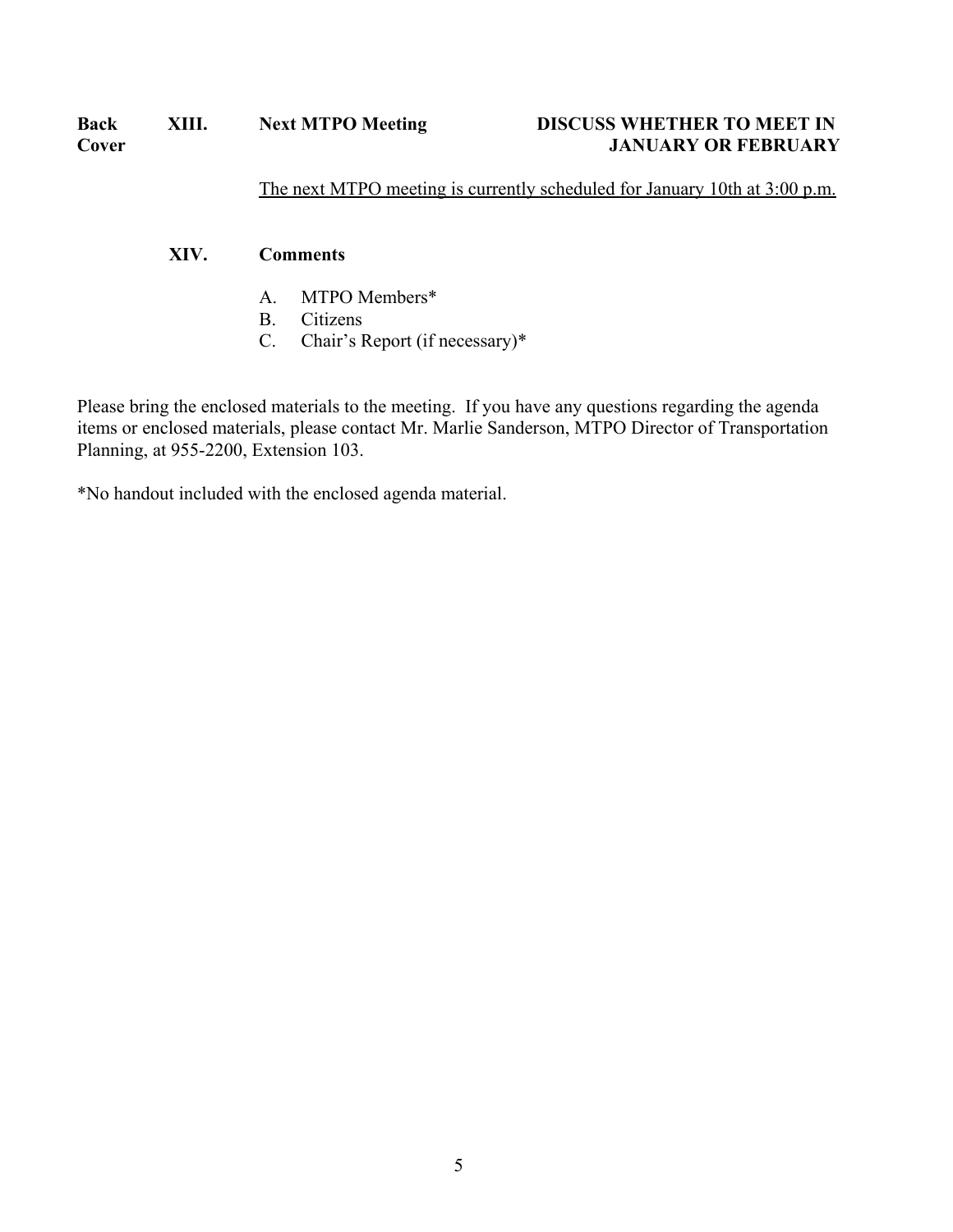

#### **CONSENT AGENDA METROPOLITAN TRANSPORTATION PLANNING ORGANIZATION FOR THE GAINESVILLE URBANIZED AREA**

**Jack Durrance Auditorium Thursday, 6:00 p.m. Alachua County Administration Building December 13, 2007 Gainesville, Florida**

### **STAFF RECOMMENDATION**

#### **Page # 9 CA. 1 MTPO Minutes- October 11, 2007 APPROVE MINUTES**

This set of MTPO minutes is ready for review

**Page # 21 CA. 2 Transportation Improvement Program APPROVE AMENDMENTS (TIP) Amendments**

> These projects were not committed during the last fiscal year (2006/2007) and need to "roll forward" to Fiscal Year 2007/2008

#### Page #25 CA. 3 **25 CA. 3 Airport Entrance Road- Conceptual Design Plans APPROVE STAFF RECOMMENDATION**

Gainesville Regional Airport officials have submitted conceptual design plans for review and comment

#### **Page # 25 Public Involvement Plan Update APPROVE JOINT**

## **RECOMMENDATIONS**

This time each year, the MTPO reviews this plan to see if changes are needed in order to improve the public involvement process

#### **Page #** Alachua County Contract Amendment- **APPROVE AMENDMENT Urban Village Planning Tasks**

This contract needs to be extended to June 30, 2008